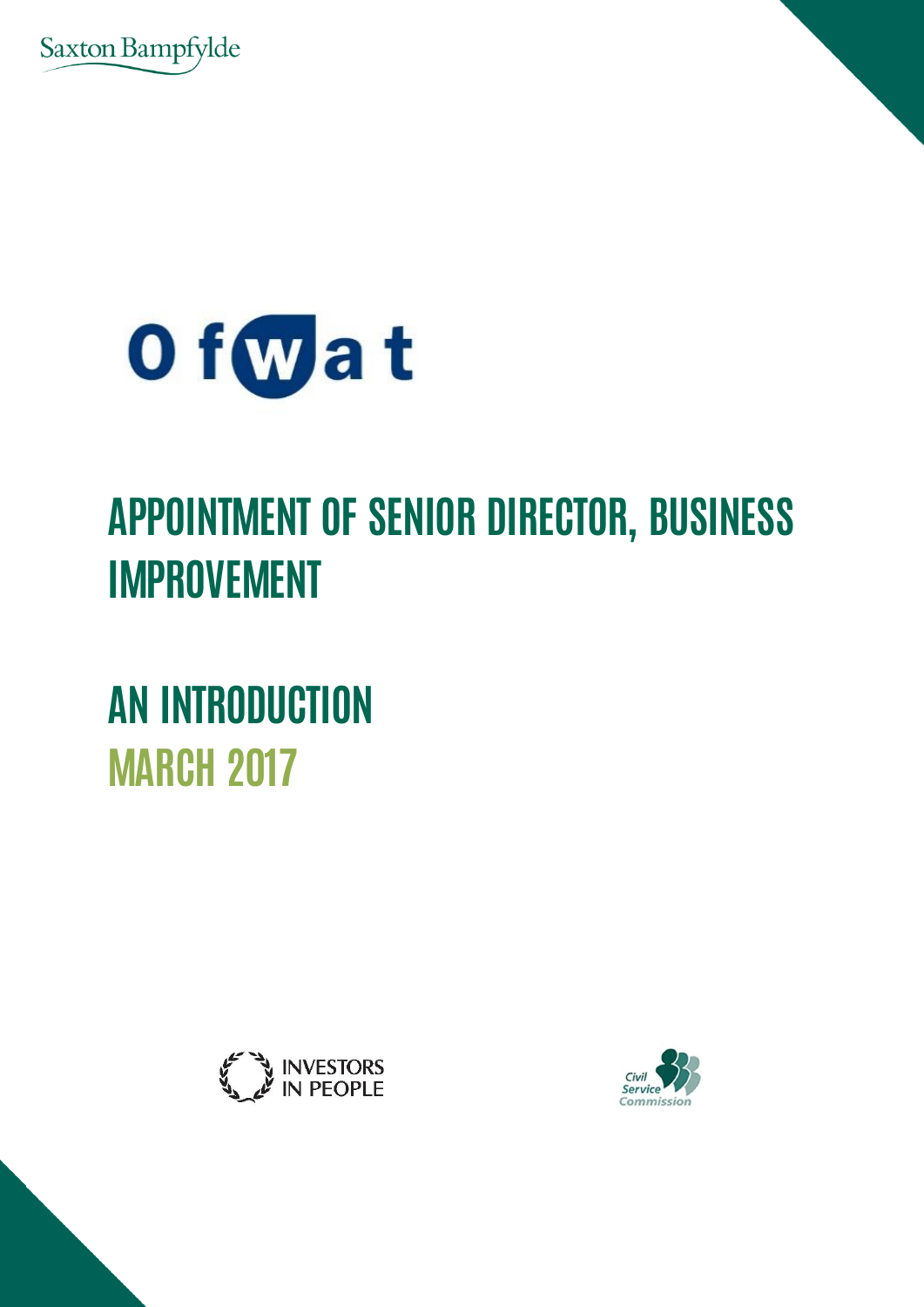# **Introduction from Cathryn Ross, Chief Executive**

#### **Water is not a dry issue.**

The water sector in England and Wales has come a long way in the past 27 years. At privatisation, polluted beaches and rivers and neglected infrastructure meant we were seen as the 'dirty man of Europe'.

The regulation of this sector was entrusted to the Water Services Regulation

Authority (Ofwat) which has maintained a steady hand in driving and incentivising the sector to deliver and to improve. Over the period since privatisation, the water companies have invested more than £120 billion in maintaining and improving services for consumers and the environment. Today, for example, the amount of water lost through leaks is down by about a third since the mid-1990s. In addition, salmon have returned to the River Mersey, once considered one of the most polluted in Europe. All of this has been delivered efficiently too – a litre of tap water, supplied and taken away, costs less than half a penny.

But the world is changing. The water sector faces new problems and very different challenges. In the future, climate change may mean we get more droughts and more floods, making it harder to maintain resilient supplies. Our population is growing, putting more pressure on the water we use. Lifestyle changes have increased our appetite for water in our homes, our work places and our places of leisure. The changing social and economic landscape also means we need to reconsider how business operates and how customers are able to afford their water and sewerage bills.

Ofwat needs to be at forefront of determining and implementing a regulatory system that will protect customers' interests, drive efficiencies and innovation, enable efficient companies to finance their functions and to ensure that the 'promises of privatisation' are delivered. We all need sustainable solutions to these problems.

To do this, Ofwat needs to be at the very top of its game.

Our Senior Directors are key to this. We work closely together and with our board to shape Ofwat's portfolio and get the best out of all of our people, to deliver our strategy and improve the experience of customers and society. And there are more opportunities to do this than ever before, with the opening of the business customer market in England to competition in April 2017 and the reforms we are bringing to wholesale markets through our forthcoming 2019 price review.

Thank you for your interest in joining Ofwat at what is a very exciting time for us and the sector we regulate. We look forward to receiving your application.

**Cathryn Ross Ofwat Chief Executive**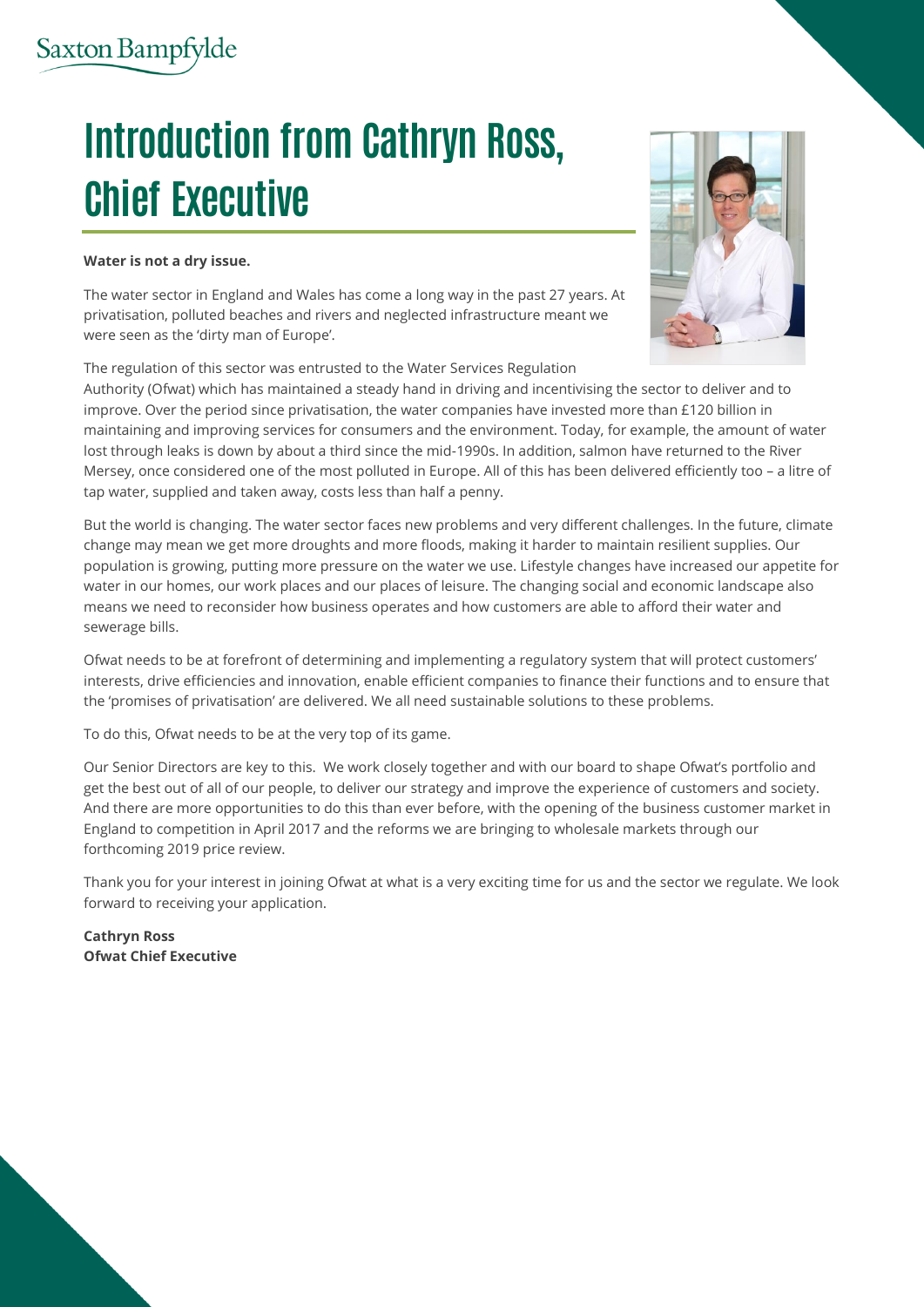# **ABOUT OFWAT**

Ofwat is the independent economic regulator of water companies and it wants people to have trust and confidence in water. It incentivises water companies to do what their customers want.

But, it faces fundamental challenges with population growth, climate change and rising customer expectation. These put extra pressure on resilience, environmental quality, affordability and tackling water scarcity.

To meet these challenges, it must be ambitious and far-sighted. It will:

- focus on promoting and protecting customers' and society's interests
- work openly and collaboratively to find answers
- promote vibrant markets that deliver innovation
- empower its passionate, talented and knowledgeable people

These steps will help to secure reliable, resilient, affordable services. Meaning people have trust and confidence in water.

Ofwat has been delivering successful regulation since privatisation of the sector in 1989. But it doesn't stand still. It is continuing to evolve its approach to ensure that customers get the best deal. This means that its work is challenging, stimulating and fast-paced.

### **PROGRAMMES**

It delivers its work through a number of programmes and projects, and is currently carrying out work in the following areas. You can find out more about its work by looking at its duties, its business plan and its forward programme.

#### **Strategy and Planning**

Its strategy needs to drive business activity – both within Ofwat and within the water sector as a whole. It also constantly monitors its own progress towards its goals and those of the companies it regulates.

#### **Casework**

Where an issue arises that can't be solved directly between a customer and a supplier, it can investigate the issue and determine a fair dispute resolution. It uses its determination and enforcement powers to protect customers and to encourage suppliers to improve the way markets work within the water sector.

#### **Finance and Governance**

It has a responsibility to help water companies demonstrate appropriate levels of financial resilience and customer service. It also monitors changes in company ownership to makes sure that they are in customers' best interests.

#### **Retail Market Opening**

It is currently working with other key stakeholders to open the market for business, charity and public sector customers in England (and eligible customers in Wales) in April 2017. This will enable them to choose their water services supplier.

#### **Water 2020**

Its work in this area involves developing future markets and regulation to deliver reform within the sector. Its emphasis is on the five-yearly price reviews, the next of which will take place in 2019.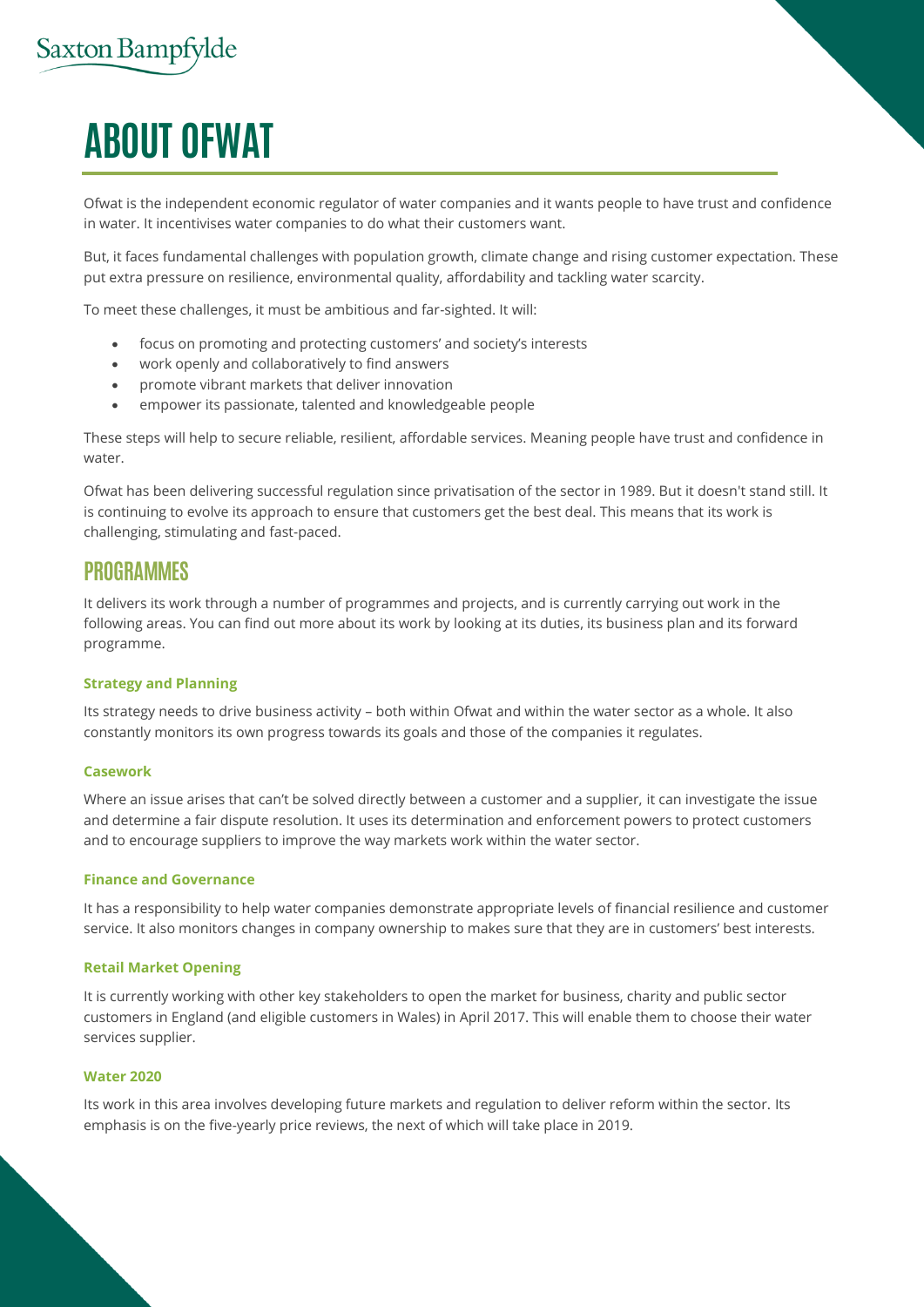

#### **Thames Tideway**

Its role with this work is to set out the framework for regulating the construction for the Thames Tideway Tunnel, in the best interest of customers, the environment and wider society.

#### **Business Transformation**

It wants to make Ofwat the most efficient and effective organisation it can be to support the delivery of its strategy for the good of the sector – and for customers.

#### **Compliance and Assurance**

The programme builds on and embeds changes introduced by the Business Transformation Programme. It will help track our general progress in delivering our strategy and will also deliver our strategic priority to ensure that Ofwat has the skills, experience, systems, processes and culture that support our new strategy. In doing so, it will help ensure that Ofwat is trusted and respected, working at the leading edge, challenging ourselves and others to build trust and confidence in water and waste water services.

### **VALUES AND BEHAVIOURS**

All Ofwat's work is underpinned by its values. They set out how it behaves and what it aspires to be:



#### We aspire to act in line with our values in everything we do

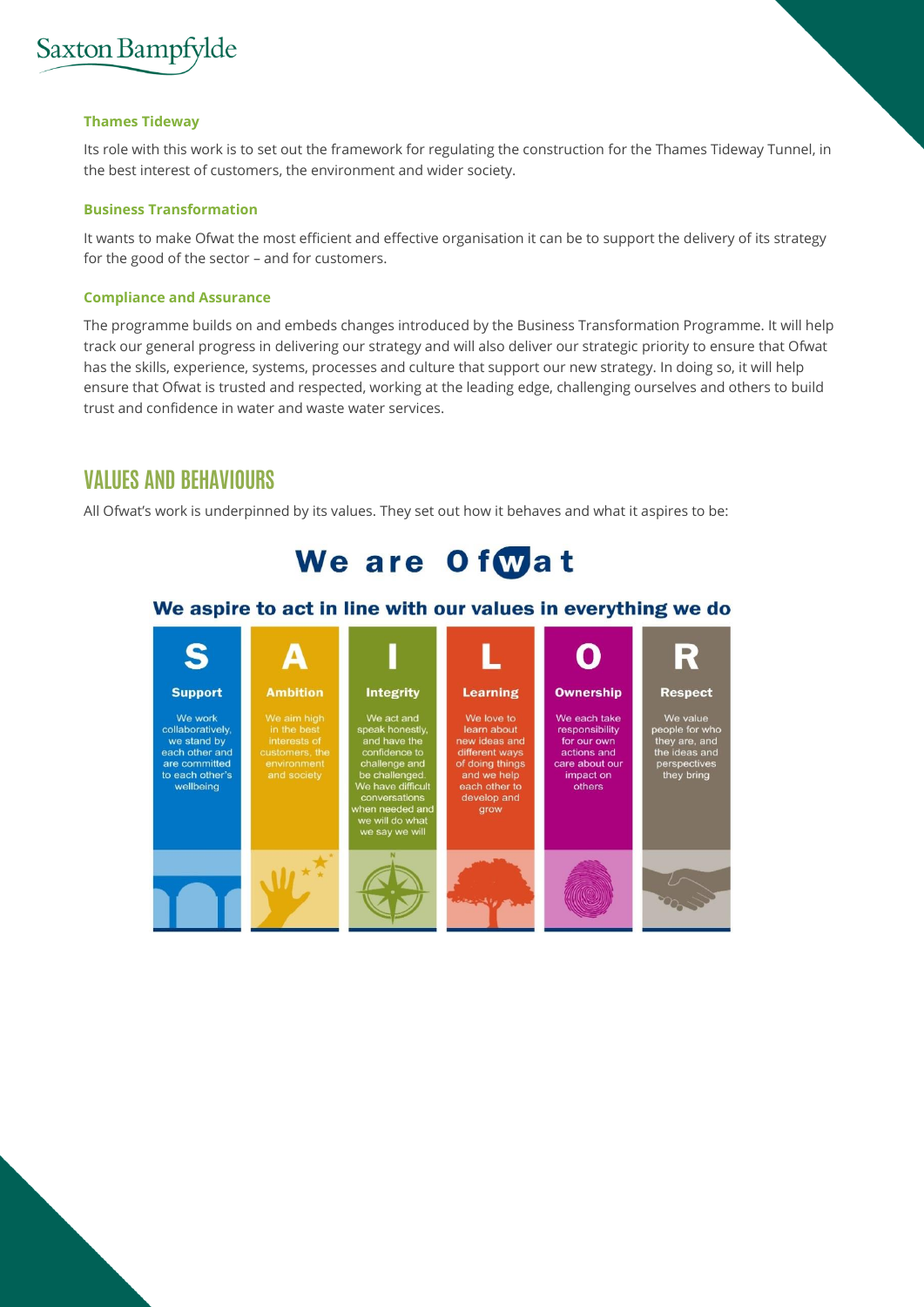# **THE ROLE**

## **ROLE EXPECTATIONS: SENIOR DIRECTOR**

Ofwat has an ambitious strategy that puts it at the leading edge in economic regulation, at the forefront of developing and implementing an economic regulatory regime that uses market mechanisms and regulatory tools to protect customers' interests, drive efficiencies and innovation, enable efficient companies to finance their functions and ensure that the 'promises of privatisation' are delivered. This requires, strong, committed strategic leadership from the very top of the organisation, and this is what you will provide every day and in everything you do.

Its work is high profile and fast moving, within a dynamic and agile environment. The work that you'll be involved in every day will be about helping it to deliver its strategy, helping it to be the regulator it wants to be and helping the sector to deliver outcomes that matter to customers and society.

You will be a member of its Senior Leadership Team (SLT). This involves providing support to its Chief Executive in her role in ensuring the effectiveness and efficiency of Ofwat's portfolio in delivering its strategy. You will identify, understand and proactively manage the risks and opportunities it faces corporately and across its portfolio. As part of SLT you will be responsible for ensuring that it has the capacity and capability it needs across the office to deliver its strategy. You will take a strategically aligned corporate approach in everything you do. You will provide strong, strategic, clear and committed leadership across the office – not only to your own programmes and resource pool, more in relation to everything it does. You will champion and role model Ofwat's values and behaviours, and support others in doing so. You will provide support and challenge to other members of SLT, helping to ensure it is a high-performing team.

You will have a high degree of accountability to the Chief Executive for strategic delivery. This may be as Senior Responsible Officer (SRO) of one or more of its programmes, or may be in relation to one of its critical cross-cutting functions. As SRO you will be accountable for the delivery of the benefits of your programme, in line with agreed milestones and budget. You will have delegated budget responsibility in line with this. If you have particular professional responsibilities you may (also) have responsibilities in respect of signing off certain types of expenditure in line with its governance framework and internal controls.

You may be a Strategic Resource Manager (SRM) for one of its resource pools. All of Ofwat's people sit within one of its seven resource pools, reflecting the primary skills they bring to Ofwat. If you are an SRM you will be accountable to the Chief Executive for ensuring that your resource pool has within it the skills and experience that Ofwat needs. You will also be expected to understand how those needs will evolve in the coming years and to have plans in place to ensure that it continues to have the skills and experience it needs in future. This will include taking an active role in workforce planning, learning and development (including informal and on-the-job opportunities) and succession planning.

You may be the head of one of its professional groups. This will see you responsible (working closely with the relevant SRMs) for ensuring provision of professional training in your area. This may involve formal CPD accredited course or conferences but you are encouraged to think creatively about how best to ensure Ofwat keeps its people up to date in their professions, including informal means. All of its Senior Directors will have specific professional skills, whether in Head of Profession roles or not, in relation to which you will be seen as a leader across the organisation. You will create opportunities to ensure you use your professional skills to contribute across Ofwat's portfolio.

You will be an exemplary ambassador for Ofwat, remaining on-message and strategically aligned at all times. You will have significant stakeholder engagement responsibilities, which will include engagement across a wide variety of topics with its key stakeholders such as government officials, regulated companies, consumer bodies, and NGOs. It may also include speaking at major events, attending select committees, and media engagement.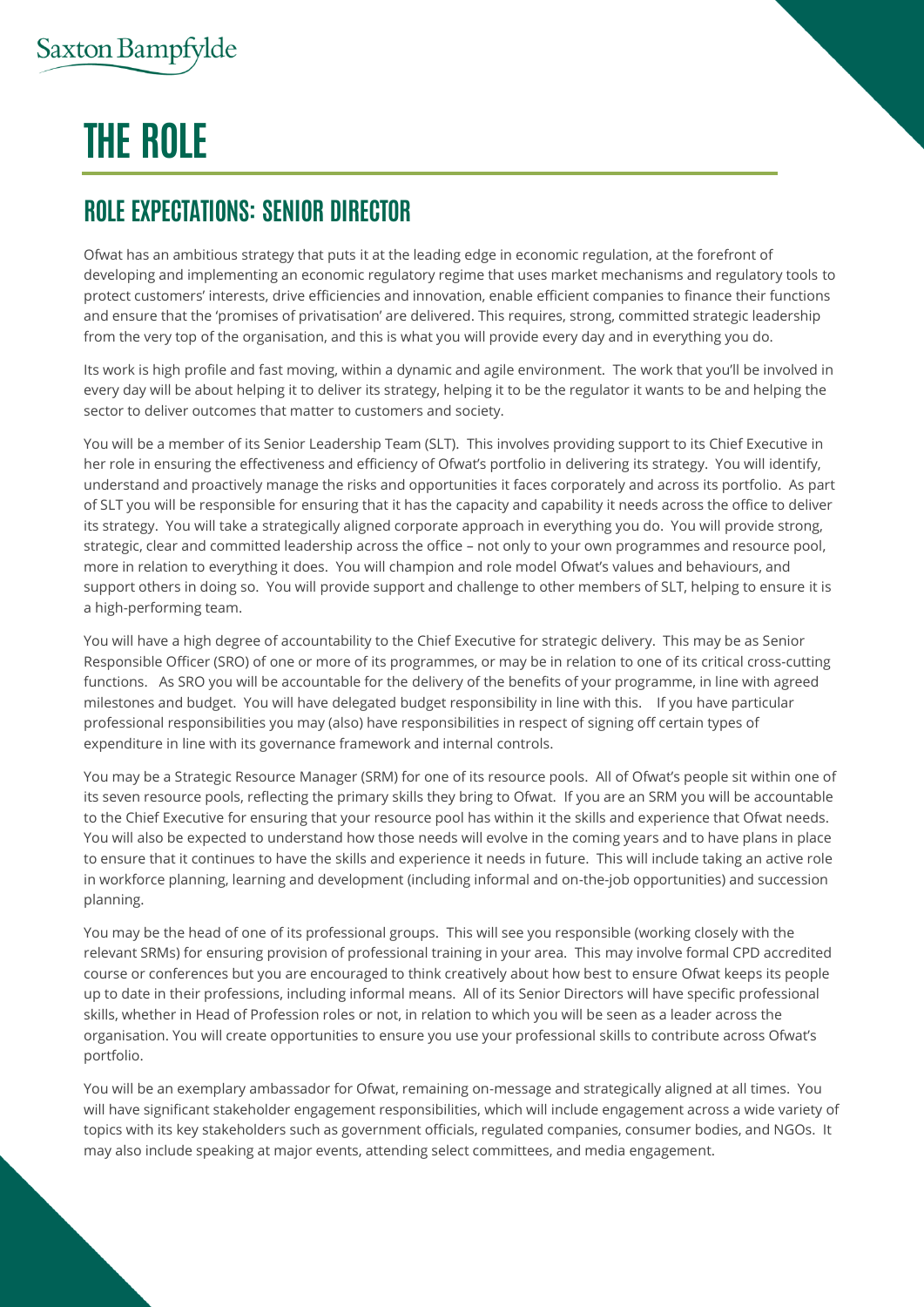You will be expected to attend board meetings as appropriate. You will be expected to contribute proactively to debates across the full range of topics under consideration (not only those relating to your programmes, resource pool or profession). You will be constructive and supportive, but challenging where necessary. You will be succinct and on-point. You will also participate fully in the Senior Leadership Team's planning and preparation for board, to maximise the effectiveness of the discussion.

People who are new to the Senior Director level will find the learning curve steep. You will need to view things from a wider perspective, seeing more of the linkages and interdependences between your areas of work and Ofwat's portfolio, between Ofwat's work and that of wider stakeholders. You will also need to be comfortable with accountability for big ticket issues and substantial budgets. You will need to get used to the 'always-on' demands of leadership. Your time management and prioritisation skills will be at a premium, as your work is dominated by issues that are both urgent and important. Your skills in delegating, managing and coaching others will become more important for the same reason.

As a Senior Director, you will have a thorough understanding of the business of economic regulation, what Ofwat trying to achieve and its regulatory model. You will also appreciate what this means in practice for how it uses its regulatory toolkit and what this means for how it works (its operating model), the skills and experience, values and behaviours it needs. You will have excellent strategic and tactical thinking skills, and understand the linkages and interdependencies across its work, enabling you to help maximise the value it delivers across its portfolio.

You will also have a good understanding of the external environment in which Ofwat operates. You will be able to see how its strategy and its work fits with the work and interests of its key stakeholders. You will have excellent abilities to engage with key stakeholders, including an ability to explain the more technical aspects of what it does in a way that resonates with your audience. You will be proactive in getting the best value out of everything Ofwat delivers through skilled use of stakeholder engagement and communications tools, working with its experts as appropriate.

You will also have first class leadership and management skills. This will include tools and techniques that enable you to drive delivery in its programme and project environment. But it will also include the ability to inspire, engage and empower people, so that every individual makes the best contribution they can, learning as they go, so Ofwat creates a whole that is greater than the sum of its parts.

You will have an inclusive and open approach, that sees you proactively consulting others, seeking challenge, and keeping people updated on developments. You will also have sound judgement, and be unafraid to take decisions when necessary. You will be confident, but self-aware and able to ask for help when you need it. You will be energetic, self-motivated, hard-working and resilient.

### **SENIOR DIRECTOR, BUSINESS IMPROVEMENT**

The Senior Director, Business Improvement, will be someone with a real passion for Ofwat and its strategy. You will be willing and able to develop a good knowledge of what it is trying to achieve and the work it does, and be hungry to seek out opportunities to improve its capability to do its job efficiently and effectively.

Ofwat has successfully completed a major transformation programme over the last three years. It has implemented a new operating model with all its work undertaken within programmes and projects, improving accountability, strategic alignment, financial management and the management of risk and opportunity. It has restructured to support this, and has transformed its physical and virtual working environment to support greater agility and flexibility. Its people today see Ofwat as a great place to work and its working environment is a big component of this.

It now needs someone who will take it on the next stage of its journey.

As the sector it regulates becomes more dynamic and diverse, its workload is increasing in volume and pace and changing in nature. As Senior Director, Business Improvement you will lead its Fit for the Future programme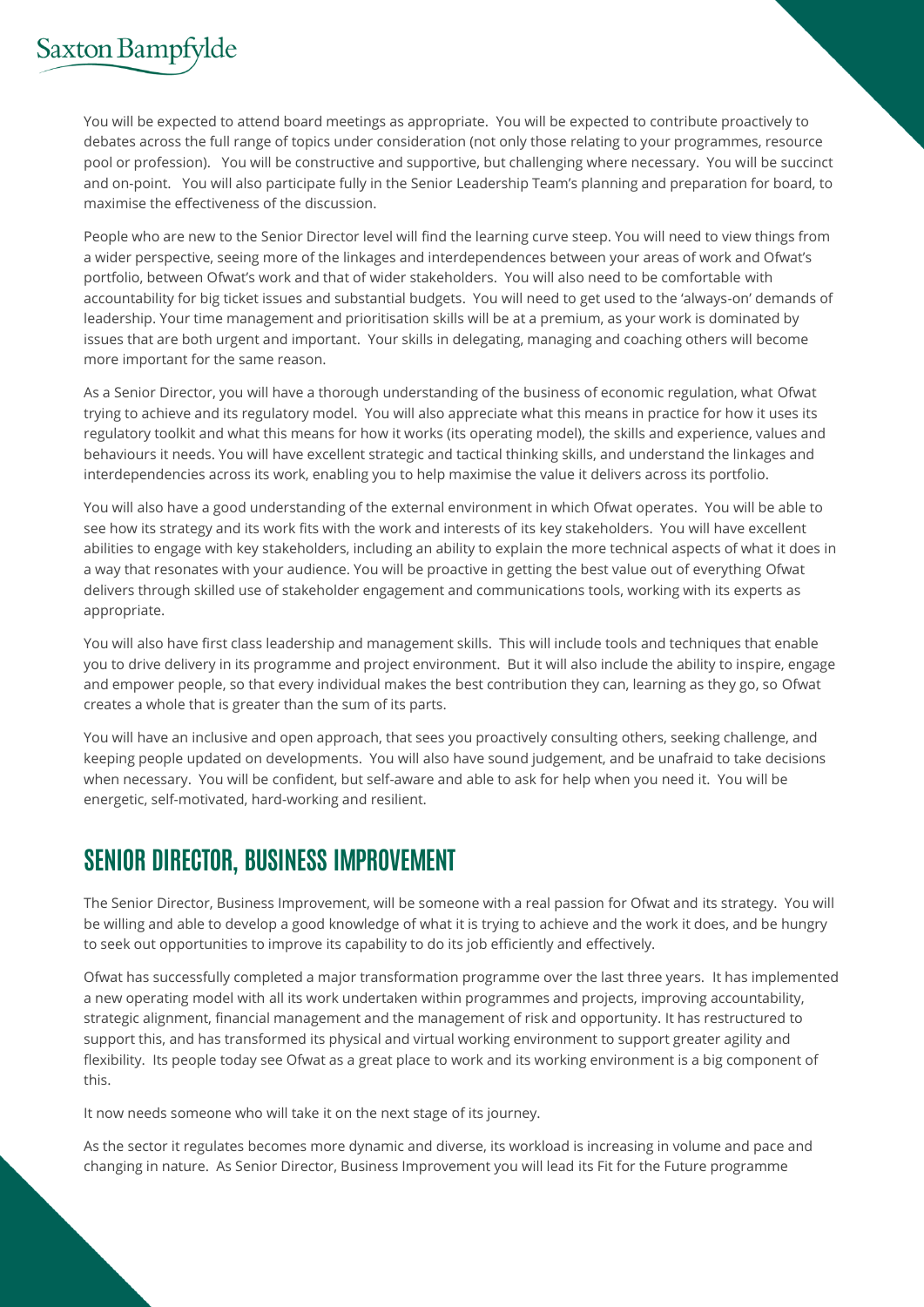(commencing April 2017), helping Ofwat to identify how its ways of working and its resourcing need to evolve further to help it continue to deliver its strategy and benefit water customers. You will see its relatively small scale as an advantage, as it will enable you to get to know us, make real improvements quickly, and see the difference you make. It will be critically important for you to build relationships across the office, to understand what is needed and what constraints exist, and to work with others across the office (including its policy managers, analysts, lawyers and project managers) to move Ofwat forward. You will provide strategic direction to the programme, but will not be afraid of being 'hands on' when needed to get things done.

There will be a particular emphasis in the next year or so on the development of its workforce planning capability, and on the alignment to that of its strategies for recruitment, learning and development and secondments and loans. Linked to this it as pushing forward with its aim to become a more 'porous' organisation, making better use of secondments, loans, and partnership working. You will not be responsible for delivering its workforce plan or 'networked organisation' – other SRMs and SROs will be key as well – but you will be accountable for its success.

Through Ofwat's drive for continuous improvement, its capability and ways of working need to work with and support the delivery of its major regulatory programmes. The most immediate challenge here is the setting up of its new Market Outcomes and Enforcement Programme, designed to pull together its work on the business customer retail market in England, which opens to competition for the first time in April 2017. It is also approaching the delivery of its next review of the prices charged by the monopoly water companies, which will begin in 2018 and end in December 2019. Both of these programmes place different demands on the office, and will drive change in some aspects of how it works, and limit its ability to deliver change in other areas.

Further, it is about to embark on significant change to the way its support services – finance, procurement, HR, IT and facilities – are provided. The way it has provided these services to date has served it well, but will not cope well with its increasing workload and more dynamic, fast-paced ways of working. Ofwat will take the decision on its support service delivery model in March 2017, but it is clear that any future delivery model is likely to include greater reliance on external suppliers and partnership working (possibly with commercial organisations or other public bodies). The Senior Director, Business Improvement will be accountable for the successful implementation of the new model.

You will be the SRM for its Operations pool. This pool currently comprises around 43 people who provide the support services on which it depends, including finance and procurement, IT, facilities, HR, and business support. The office's PAs are also included in the pool. The vast majority of these people are based in its Birmingham office, and you will need to provide visible leadership there, especially as it moves through the implementation of its new model for support services and works through the demands of its next price review. You do not need to come with a specific professional background in any one or more of its support service functions. However, the focus within its Fit for the Future programme and across the office on people and organisational development means that experience in this area will be an advantage.

You will work very closely with SLT colleagues leading its Strategy and Planning Programme (John Russell) and its Compliance, Assurance and Improvement Programme (Jenny Block). Its Strategy and Planning Programme establishes the strategic direction of Ofwat and ensures that its work across its portfolio supports that strategy. The Senior Director, Business Improvement will need to understand and support it as it delivers its vision for the sector and its vision for Ofwat. Its Compliance, Assurance and Improvement programme looks at whether it has done what it set out to do in its forward work programme and business plan, whether it is working in line with its operating model, and supports a strong culture of compliance with its legal obligations and those controls it must work within as a non-ministerial government department. Currently, its day to day support functions sit within this programme. Most of the people within your resource pool provide these functions, and you are likely to need to embed changes in the way these services are provided as the way Ofwat works evolves.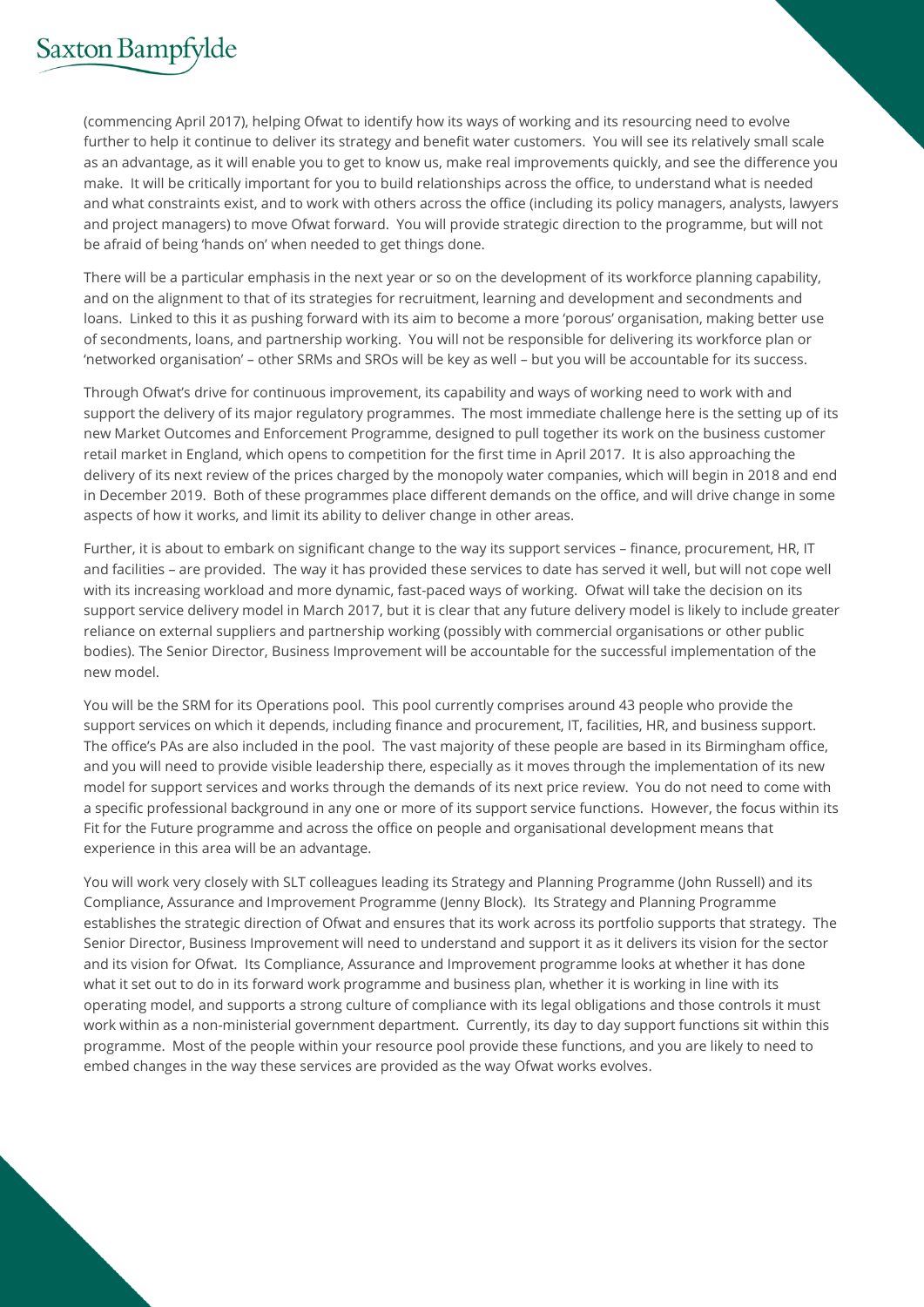## **ROLE PROFILE**

| Reports to:                  | <b>Chief Executive</b>                                                   |
|------------------------------|--------------------------------------------------------------------------|
| Member of:                   | Senior Leadership Team                                                   |
|                              | Operations resource pool                                                 |
|                              | Will be a member of most relevant professional network(s), which may     |
|                              | include HR, finance or IT                                                |
|                              | Will attend Board for relevant items                                     |
| Programme delivery role:     | SRO, Fit for the Future Programme, ensuring that Ofwat has the skills,   |
|                              | experience, systems, process, technology and infrastructure to deliver   |
|                              | its strategy                                                             |
|                              | Expected to sit on the following programme boards: Strategy &            |
|                              | Planning (ensuring Ofwat's portfolio is best calibrated to deliver its   |
|                              | strategy), Compliance & Assurance (ensuring that Ofwat has the right     |
|                              | governance framework, and complies with it and the other controls on     |
|                              | it as a public body)                                                     |
|                              | Will attend Fit for the Future programme board as SRO                    |
| Strategic Resource Manager   | SRM for the Operations pool, comprising those who provide support        |
| (SRM) role:                  | services across Ofwat                                                    |
| Stakeholder engagement role: | Key stakeholder relationships related to organizational development at   |
|                              | a senior level. Will include government officials and politicians, other |
|                              | regulators and UKRN, regulated companies, customer representatives,      |
|                              | NGO <sub>s</sub> .                                                       |
| Head of profession role      | May take a head of profession role, depending on professional            |
|                              | background and need                                                      |

# **PERSON SPECIFICATION**

The successful candidate will be a dynamic and communicative leader, and will bring the following:

### **KNOWLEDGE AND EXPERIENCE**

- A first class understanding of what drives organisational effectiveness and efficiency.
- An understanding of Ofwat's stakeholder environment as relevant to the role.
- Experience of organisational development and transformation through culture change.
- Experience of working in a public sector context is desirable but not essential.

### **SKILLS AND PERSONAL QUALITIES**

- A willingness and ability to achieve an understanding of the practice of economic regulation that is sufficient to enable Ofwat's efficient and effective delivery.
- Excellent leadership and management skills and the ability to make a strategic contribution at Senior Leadership Team level.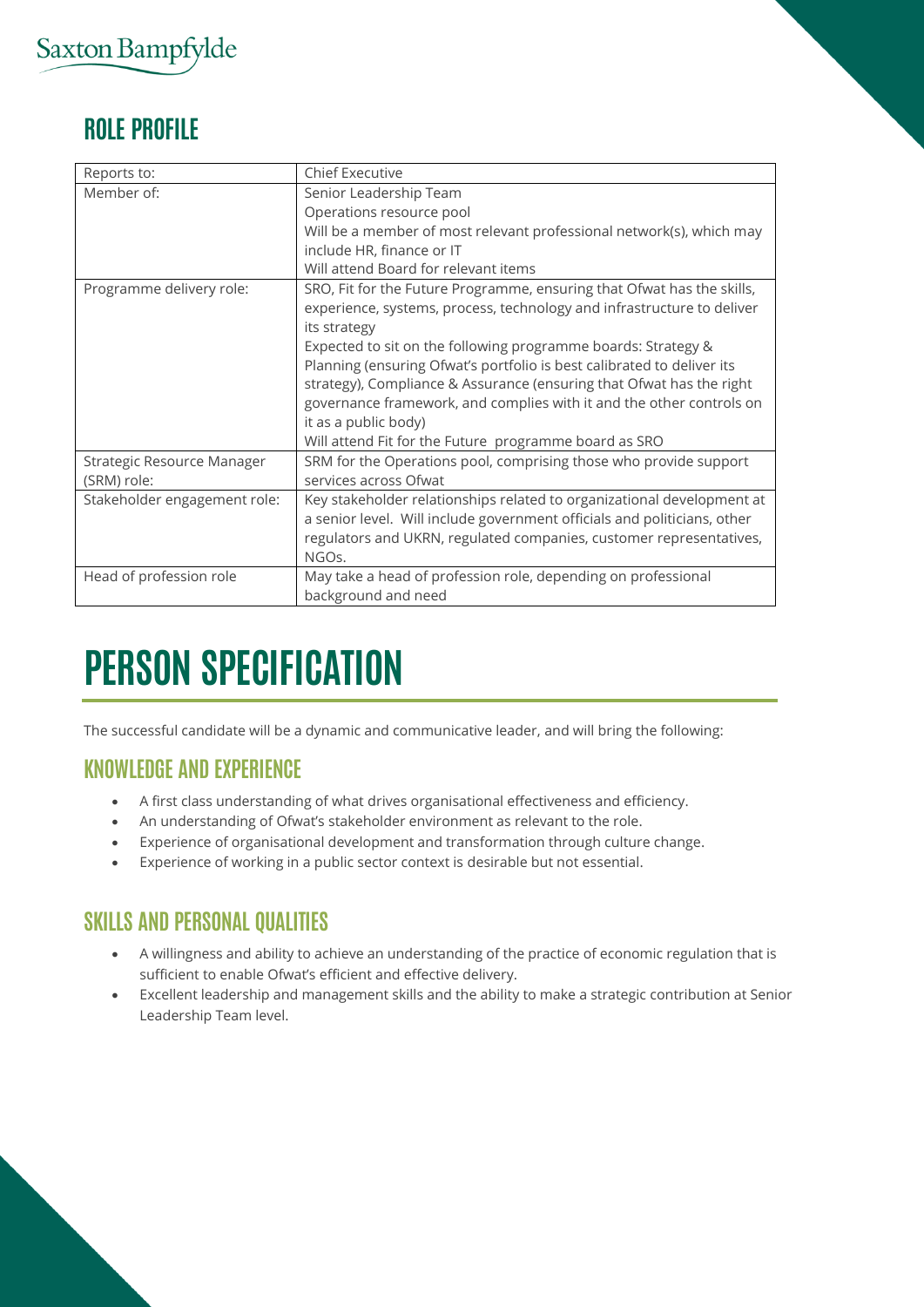# **TERMS OF APPOINTMENT**

#### **Contract**

This is a permanent appointment, though Ofwat is open to considering loans or secondments.

#### **Salary**

The salary for this role is circa £120,000, depending on relevant skills and experience required for the post. Salary is paid monthly by credit transfer. The role is a senior civil service role within SCS payband 2.

#### **Location**

The role may be based in either Birmingham or London. Wherever the successful applicant is based, Ofwat envisage significant travel (at least weekly) to the other location. It also offers scope to work from home, subject to the requirements of the job. Other things being equal, there is a preference for the Senior Director, Business Improvement to be based in Birmingham.

#### **Contracted place of work and taxable expenses**

Any person who regularly works more than two days a month in both the Birmingham and London offices, irrespective of their contracted place of work, is considered by HMRC to have **two permanent workplaces**.

The payment of your rail fare, accommodation or subsistence in this situation attracts tax and National Insurance because you are receiving a benefit.

Ofwat meets the cost of the tax and National Insurance by grossing up your expenses and recovering the net amount through your monthly pay package. But the expenses are classed as taxable earnings, which could impact on any attachment of earnings – for example, student loan repayments, high income child benefit and state benefits.

For further information on taxable expenses, please emai[l payroll@ofwat.gsi.gov.uk.](mailto:payroll@ofwat.gsi.gov.uk)

#### **Hours of work**

The successful post holder will be required to work a minimum of 37 hours, excluding lunch breaks. You will be required to work such additional hours as is reasonable and necessary for the efficient performance of your duties.

#### **Probation**

There is a probationary period of six months for all new entrants. Subject to satisfactory performance, the post holder will be transferred to permanent establishment at the end of their probation.

#### **Annual leave**

On appointment the post holder will be entitled to 25 days annual leave plus 10½ days' public and privilege holidays a year. Annual leave entitlement will be increased by one day for each year of continuous employment with Ofwat, up to a maximum leave allowance of 30 days.

#### **Pension**

On appointment, you are eligible to join the Civil Service Pension. The Civil Service offers a choice of defined benefit and stakeholder pensions, giving you the flexibility to choose the pension that suits you best. Ofwat offers you a choice of two types of pension.

**Alpha**: alpha is an occupational pension scheme and provides a defined benefit worked out on a Career Average basis.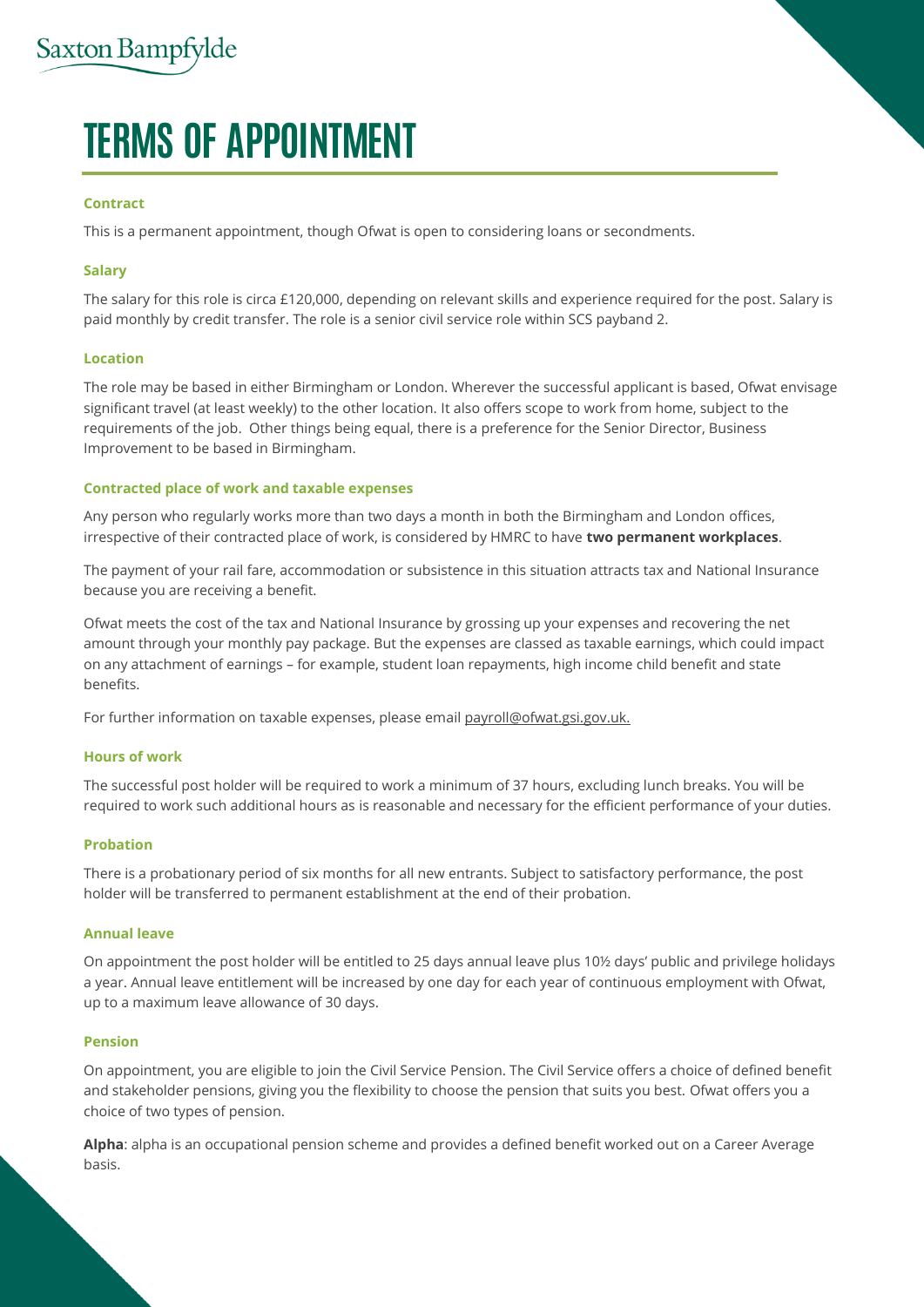

#### **From 1 April 2016, employee contributions will be:**

| Payband (full-time equivalent<br>basis) |           | Employee contribution rate<br>(% ) |
|-----------------------------------------|-----------|------------------------------------|
| From                                    | To        |                                    |
| £0.00                                   | £21,000   | 4.60                               |
| £21,001                                 | £47,000   | 5.45                               |
| £47,001                                 | £150,000  | 7.35                               |
| £150,001                                | and above | 8.05                               |

#### **From 1 April 2016, employer contributions will be:**

| Payband (full-time equivalent<br>basis) |           | Employer contribution rate<br>(% ) |
|-----------------------------------------|-----------|------------------------------------|
| From                                    | To        |                                    |
| £0.00                                   | £22,000   | 20                                 |
| £22,001                                 | £45,000   | 20.9                               |
| £45,001                                 | £75,000   | 22.1                               |
| £75,001                                 | and above | 24.5                               |

**Partnership**: this is a stakeholder pension with a contribution from Ofwat. How much it pays is based on your age. It pays this regardless of whether you choose to contribute anything. You do not have to contribute but, if you do, Ofwat will also match your contributions up to 3% of your pensionable earnings. The contributions are in addition to the age-related contribution mentioned above.

For existing members of a Civil Service Pension scheme you will be given the opportunity to maintain this.

To learn more about the Civil Service Pension schemes, please follow the link http://www.civilservicepensionscheme.org.uk/

#### **Ofwat benefits**

It also offers a range of additional benefits. These include:

- access to its package of benefits via its 'Rewards on Tap' scheme. This is a voluntary benefits scheme where staff have access to exclusive discounts on a range of goods and services such as retail outlets, theatre tickets, holidays, insurance and gym membership;
- childcare voucher scheme;
- cycle-to-work scheme;
- season ticket loan for travel between home and office;
- flexible working arrangements;
- fees paid for membership of relevant professional bodies;
- regular professional development;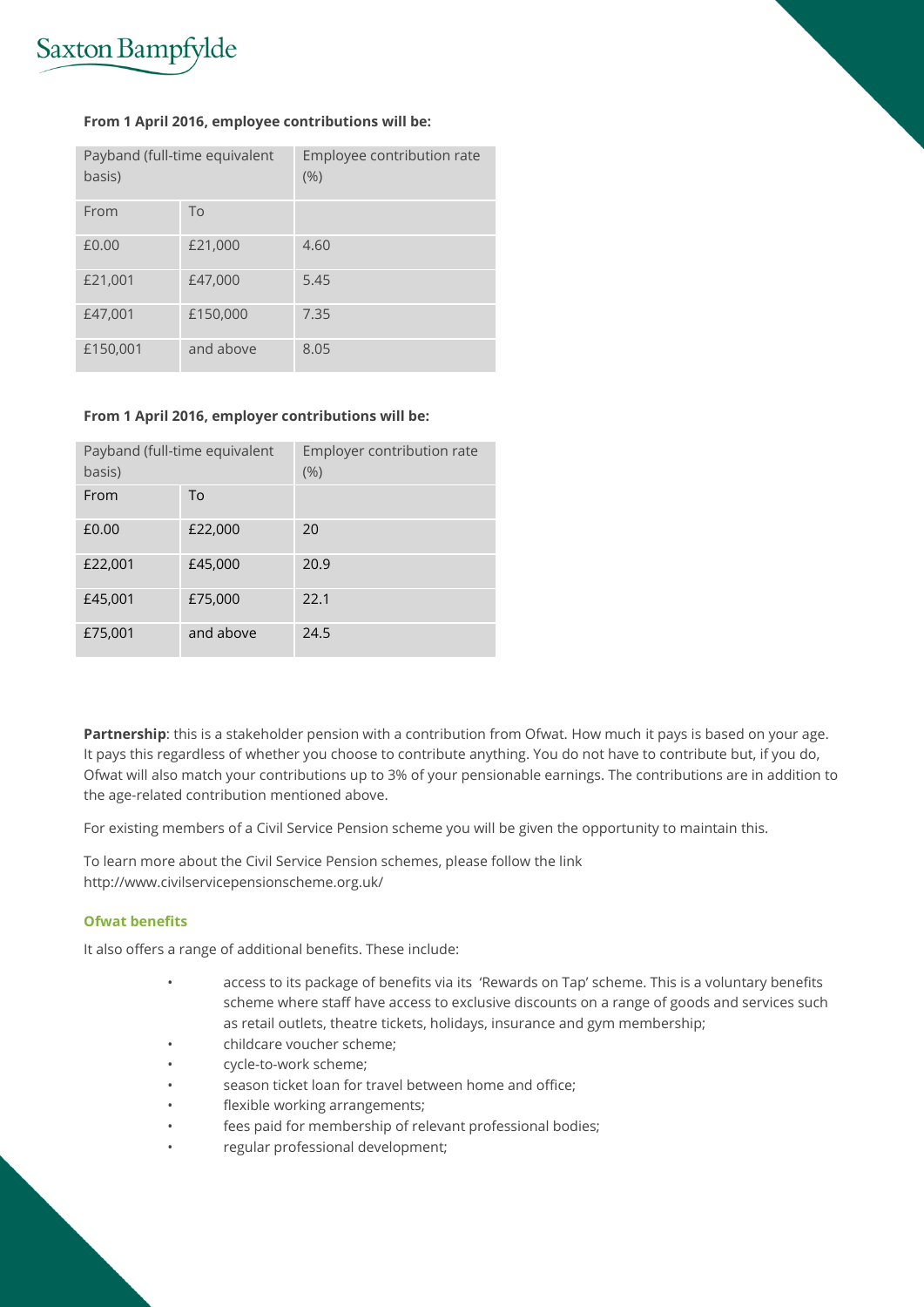- health and wellbeing initiatives such as, employee assistance programme and occupational health; and
- free eye tests and contribution towards lenses/spectacles for VDU users, if appropriate.

### **FURTHER INFORMATION**

#### **Security clearance**

Any offer of appointment will be subject to satisfactory completion of security and pre-employment checks. Further information about the security checking procedure is available on request.

#### **Nationality and immigration control**

This post is open to nationals of states within the British Commonwealth and the European Economic Area (EEA) and certain members of their families. There must be no employment restriction or time limit on your permitted stay in the UK.

If you would like further information on Nationality and Immigration Control, please email Ofwat at people@ofwat.gsi.gov.uk.

#### **Stocks or shares**

Because of the nature of the information you will come into contact with and the need to be wholly independent of the water sector in England and Wales, you and your family (including your spouse or civil partner and any children or step-children under the age of 18 who still live at home, or any other member of your household) will be precluded from owning, purchasing or dealing in the shares of the water companies and their holding companies.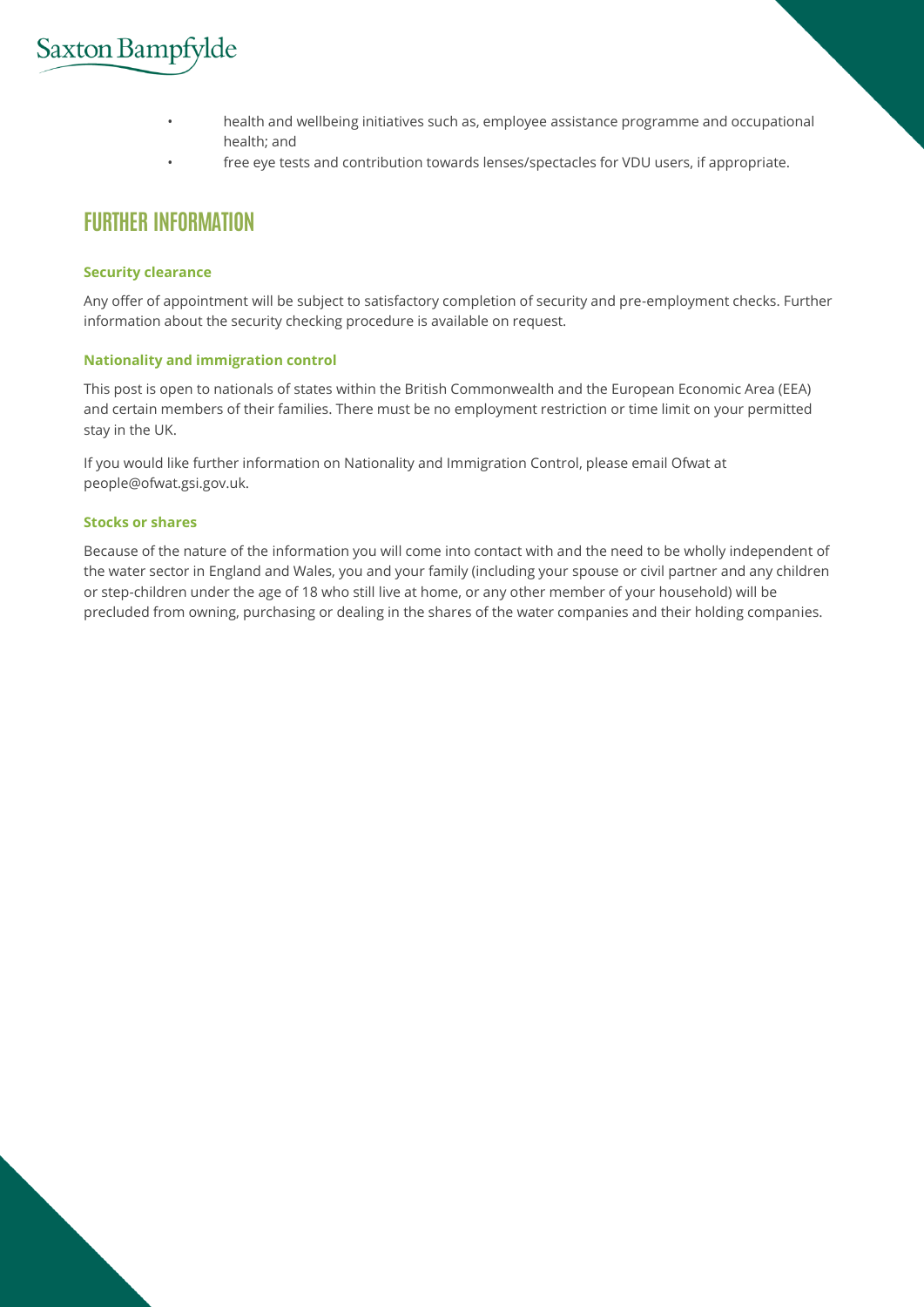# **HOW TO APPLY**

Saxton Bampfylde Ltd is acting as an employment agency advisor to Ofwat on this appointment.

Candidates should apply for this role through our website at Candidates should apply for this role through our website at **www.saxbam.com/jobs using code QJUM.**

Click on the '**apply'** button and follow the instructions to upload:

- curriculum vitae (CV);
- covering letter or supporting statement that outlines the contribution you can make to Ofwat, including how you feel you meet its professional requirements and demonstrate behaviours outlined in the competency framework;
- completed CV supplement form; and
- completed diversity monitoring form. This form is mandatory, and your application will not be taken forward without a completed form.

The closing date for applications is noon on **29 March 2017**.

If you are unable to apply through the website, please email **belinda.beck@saxbam.com** quoting reference QJUM.

*\* The equal opportunities monitoring online form will not be shared with anyone involved in assessing your application. Please complete as part of the application process.*

#### **Civil Service Commission**

The process of recruitment and assessment embraces the principles of fair and open competition and best practice. The first is to maintain the principle of selection for appointment to the Civil Service on merit on the basis of fair and open competition as outlined in the Civil Service Recruitment Principles. The second is to promote an understanding of the Civil Service Code which sets out the constitutional framework in which all civil servants work and the values they are expected to uphold, and to hear and determine appeals made under it.

This appointment is being overseen by the Civil Service Commission, which regulates recruitment to the Civil Service, providing assurance that appointments are on merit after fair and open competition.

The Commissioner for this appointment, Angela Sarkis, will chair the selection panel. This panel will also include Cathryn Ross, the Chief Executive of Ofwat, Jonson Cox, the Chair of Ofwat, and an independent member.

#### **Expenses**

Ofwat will refund travelling costs at the rate of standard rail fare for the journey or motor mileage rates (cars: 25p per mile).

Please note that proof of purchase will be required for all public transport expenses.

It cannot refund expenses for travel into the UK. If you have to stay overnight, please contact recruittment@ofwat.gsi.gov.uk for further details.

**Data protection**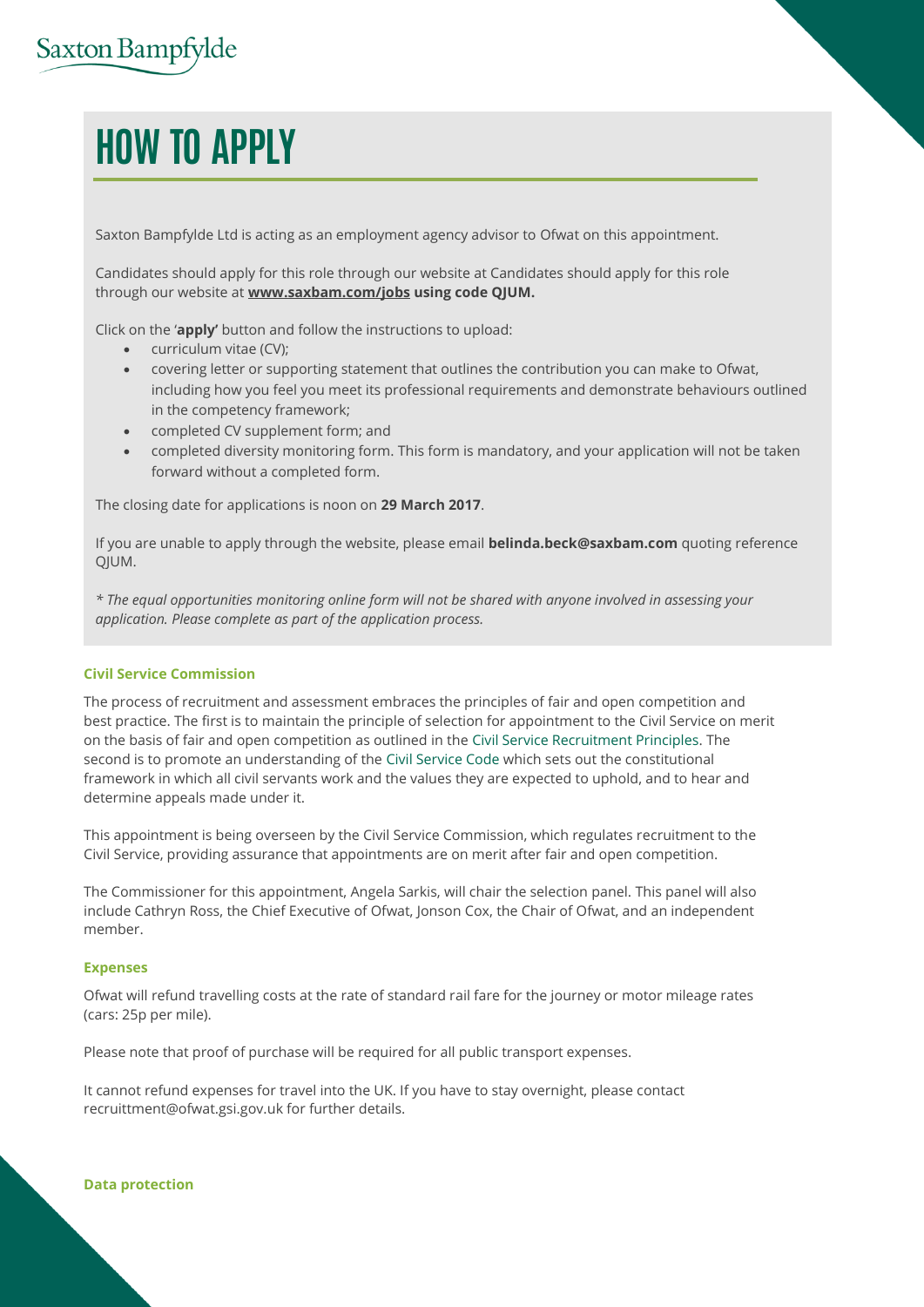

Ofwat will use your application only to inform the selection process, after which it will destroy it. If you are successful, it will form the basis of your personal record with Ofwat and it will store it in manual and electronic files.

It will hold any data about you in completely secure conditions, with restricted access. Information in statistical form on present and former employees is given to appropriate outside bodies.

It will include data that you provide on the diversity monitoring form in a general database for statistical monitoring purposes only, enabling it to monitor the effectiveness of its policy on equal opportunities in employment. Individuals will not be identified by name.

Ofwat shall consider that, by applying for this role, you are giving your consent to the processing of your data in the ways described above.

#### **Diversity**

Ofwat aims to be an equal opportunities employer. It intends to make sure that there is equality of opportunity and fair treatment for all irrespective of:

- age;
- disability;
- gender reassignment;
- marriage and civil partnership status;
- pregnancy and maternity;
- race, religion or belief; or
- sex or sexual orientation.

Ofwat would like to assure you that it will treat the information you provide on the diversity monitoring form in the strictest confidence and only use it to help it monitor appropriate equal opportunities policies. This information plays no part in the selection process.

#### **Investors in People (IIP)**

Ofwat has IIP accreditation which reflects good management practices throughout its organisation, including in business planning, individual objective setting, learning and development opportunities, as well as continuous constructive feedback through its delivery and development conversations approach to performance management.

#### **Complaints procedure**

If feel your application has not been treated in accordance with the recruitment principles and you wish to make a complaint, you should contact Natasha Harris, Director, Operations (People), Ofwat, Centre City Tower, 7 Hill Street, Birmingham, B5 4UA in the first instance. If you are not satisfied with the response you receive from Ofwat you can contact the Civil Service Commission via any of the following routes:

#### **In writing to:**

Civil Service Commission, G/8

1 Horse Guards Road, London

SW1A 2HQ

**Via Email to:**

info@csc.gov.uk

**Or call on:**

020 7271 0831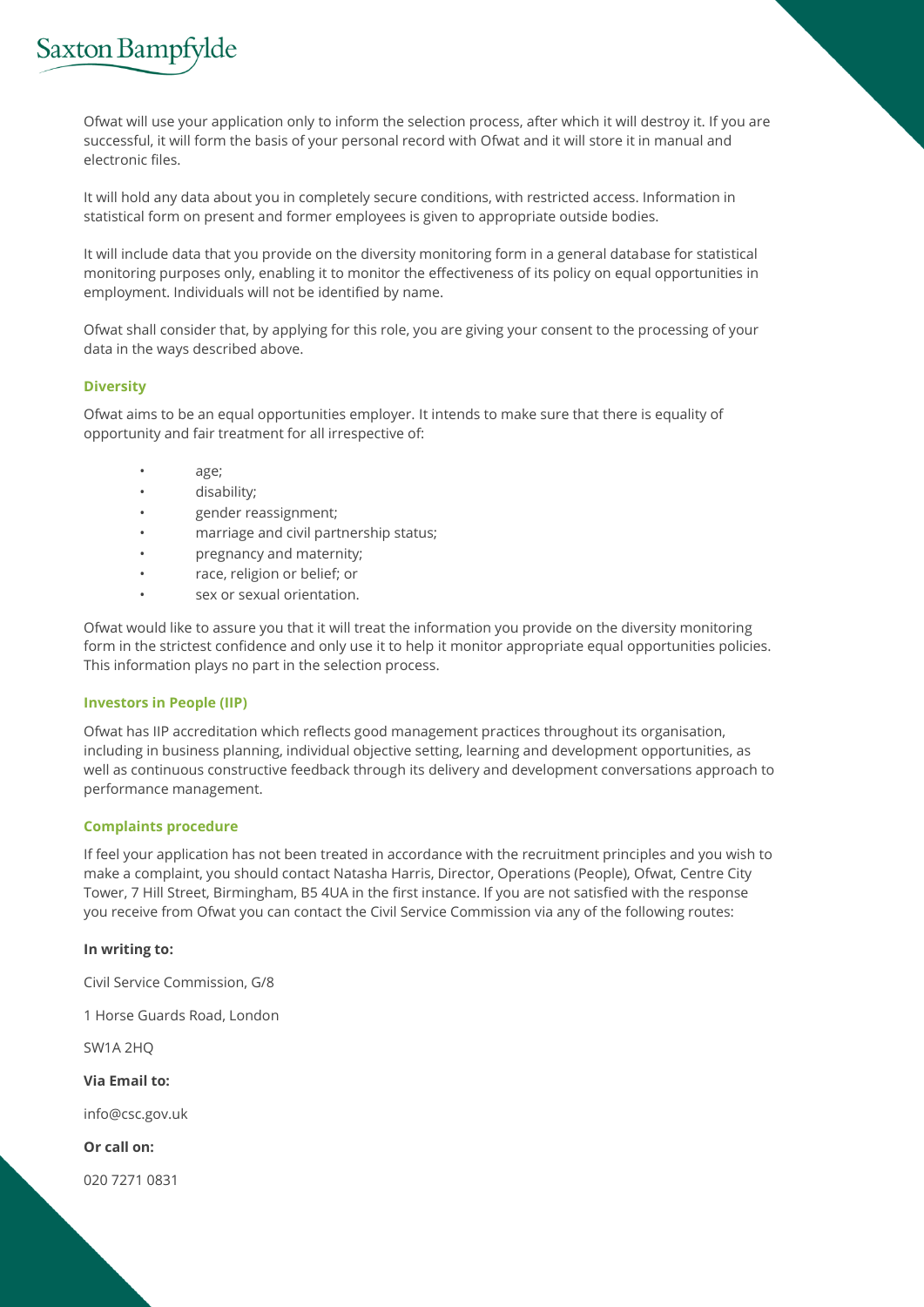

### **STRICTLY CONFIDENTIAL**

Please complete this form through our website at **www.saxbam.com/jobs using code QJUM.**

| POSITION APPLIED FOR                  |                   |                      |                  |              |               |
|---------------------------------------|-------------------|----------------------|------------------|--------------|---------------|
| SENIOR DIRECTOR, BUSINESS IMPROVEMENT |                   |                      |                  |              |               |
|                                       |                   |                      | Job code: QJUM   |              |               |
| SURNAME                               | <b>FIRST NAME</b> |                      | INTIAL(S)        | <b>TITLE</b> |               |
|                                       |                   |                      |                  |              |               |
|                                       |                   |                      |                  |              |               |
|                                       |                   |                      |                  |              |               |
| ADDRESS FOR CORRESPONDENCE            |                   |                      |                  |              |               |
|                                       |                   |                      |                  |              |               |
|                                       |                   |                      |                  |              |               |
|                                       |                   |                      |                  |              |               |
|                                       |                   |                      |                  |              |               |
| CONTACT TELEPHONE NUMBER(S)           |                   | <b>EMAIL ADDRESS</b> |                  |              |               |
|                                       |                   |                      |                  |              |               |
| LATEST EMPLOYER (ORGANISATION)        |                   |                      | LATEST JOB TITLE |              | <b>SALARY</b> |
|                                       |                   |                      |                  |              |               |

Ofwat follows the Positive about Disabled People scheme under which disabled applicants can request a guaranteed interview provided that they meet the minimum criteria for the role.

Please tick here if you would like to be considered under the scheme……………